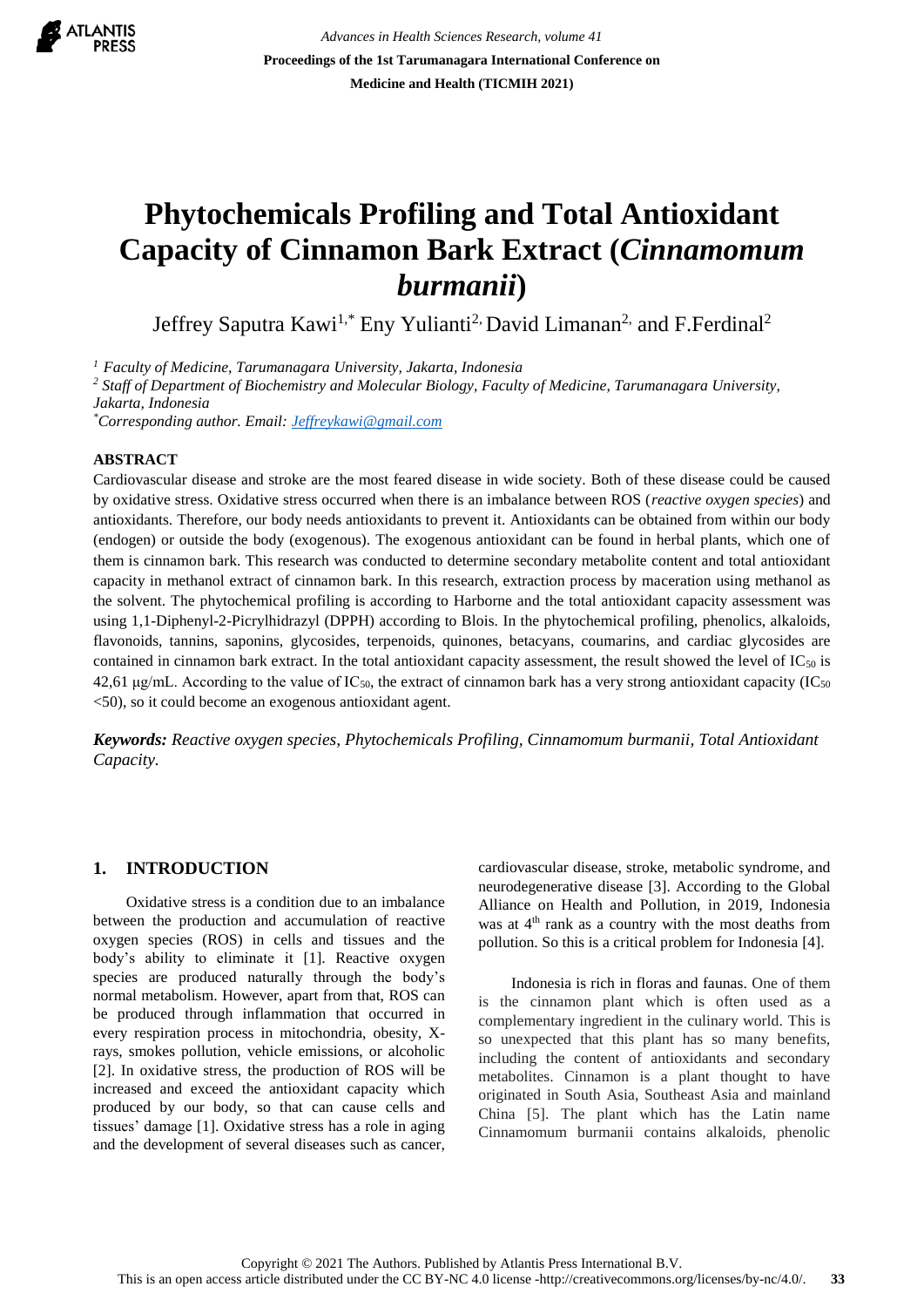

compounds, flavonoids, saponins, tannins, and antioxidants [6].

Antioxidants are compounds or substances that are useful for inhibiting the oxidation process. In addition, antioxidants are also used to eliminate free radicals or ROS by reacting with free radicals themselves, then destroying them into substances that are less active, safer, and become substances with a longer life span [7]. Antioxidants neutralize ROS by accepting or donating electrons. Due to the production of endogenous antioxidants is minimal in the body while the number of free radicals continues to increase, exogenous antioxidants are needed to eliminate these free radicals [8]. This study aims to determine the phytochemicals contents and the total antioxidant capacity of cinnamon bark extract. This research can be a hope in the future that the antioxidants capacity of cinnamon bark extract can be used to prevent the formation of free radicals, so that the risk of developing several diseases due to oxidative stress such as cardiovascular disease, neurodegenerative disease, stroke and metabolic syndrome can be reduced.

## **2. MATERIAL AND METHOD**

In this experimental in vitro study of cinnamon bark extract which did in Biochemistry and Molecular Biology Laboratory, Medical Faculty, Tarumanagara University. The sample that we used was got directly from Kerinci Regency, Province of Jambi, Indonesia. First, we sent the sample to the Indonesian Institute of Science in Bogor, West of Java, Indonesia to been identified. Furthermore, cinnamon bark was dried and made into simplicia. We used 219 grams of cinnamon bark's simplicia in the maceration process with methanol as the solvent. Then we evaporated the result of the maceration process and we obtained 30 grams of paste that we would use in this study. We did phytochemicals profiling test (Harborne, 1998) and total antioxidant capacity test (Blois, 1958) by used diphenyl-2-picrylhidrazyl (DPPH) and vitamin C as the comparative standard.

#### *2.1 Phytochemicals Profiling Test*

In the phytochemicals profiling test, we used several methods or reagents to determine the content of phytochemicals in cinnamon bark extract. We used follin ciocalteau to determine the phenolics, NaOH to determine the flavonoids, *ferric chloride* to specified tannins, foam test to specified the content of saponins, Mayer and Wagner to determine the alkaloids, Borntrager to specified the glycosides, Salkowski test to determine the terpenoids,  $H_2SO_4$  was used to determine the quinones, Liebermann Burchard method was used to determine the steroids, NaOH was also used to specified the anthocyanins and betacyanin, Keller Killani to determine the cardiac glycosides, and Amonia was used to specified the coumarins.

## *2.2 Total Antioxidant Capacity Test*

In total antioxidant capacity test, we used diphenyl-2 picrylhidrazyl (DPPH) with concentration of 50 μg/mL, then the maximum wavelength and maximum absorbance were found and used to be the control absorbance. The extract of cinnamon bark with concentration of 10 μg/mL, 20 μg/mL, 30 μg/mL, 40 μg/mL, 50 μg/mL, and 60 μg/mL were used in this test. Furthermore, ascorbic acid (vitamin C) with concentration of 2 μg/mL, 4 μg/mL, 6 μg/mL, 8 μg/mL, and 10 μg/mL were used as the comparative standard. From each concentration, 0,5 mL was taken and reacted with 3,5 mL of DPPH. This result of reaction was obtained from the absorbance reading with Spectrophotometry Genesys 30 Vis.

After got the absorbance and the concentration, we calculated the percentage of inhibition (%inhibition) of cinnamon bark extract and vitamin C by used the equation below.

$$
\% Inhibition = \frac{\text{control Abs}-\text{test Abs}}{\text{control Abs.}} \times 100\%
$$
  
(1)

When the %inhibition of cinnamon bark extract and vitamin C were obtained, the curves were made and the linear equation was obtained. From these linear equations, the  $IC_{50}$  of cinnamon bark extract and vitamin C were calculated and found. Data were collected from the results of the total antioxidant capacity test using the DPPH. Furthermore, GraphPad Prism V.0.9. was used in this experimental research. Data was shown in the table and graphic.

## **3. RESEARCH RESULTS**

#### *3.1 Percentage of Yield*

This research is using 219 grams of simplicia of cinnamon bark. After maceration and evaporation processes, weight of the extract of cinnamon bark was 30 grams. So the yield was obtained 13,69% with the equation:

$$
\% \text{Yield} = \frac{\text{weight of extract}}{\text{weight of simplicial}} \times 100\%
$$
 (1)

$$
=\frac{30 \text{ grams}}{219 \text{ grams}} \times 100\%
$$
 (2)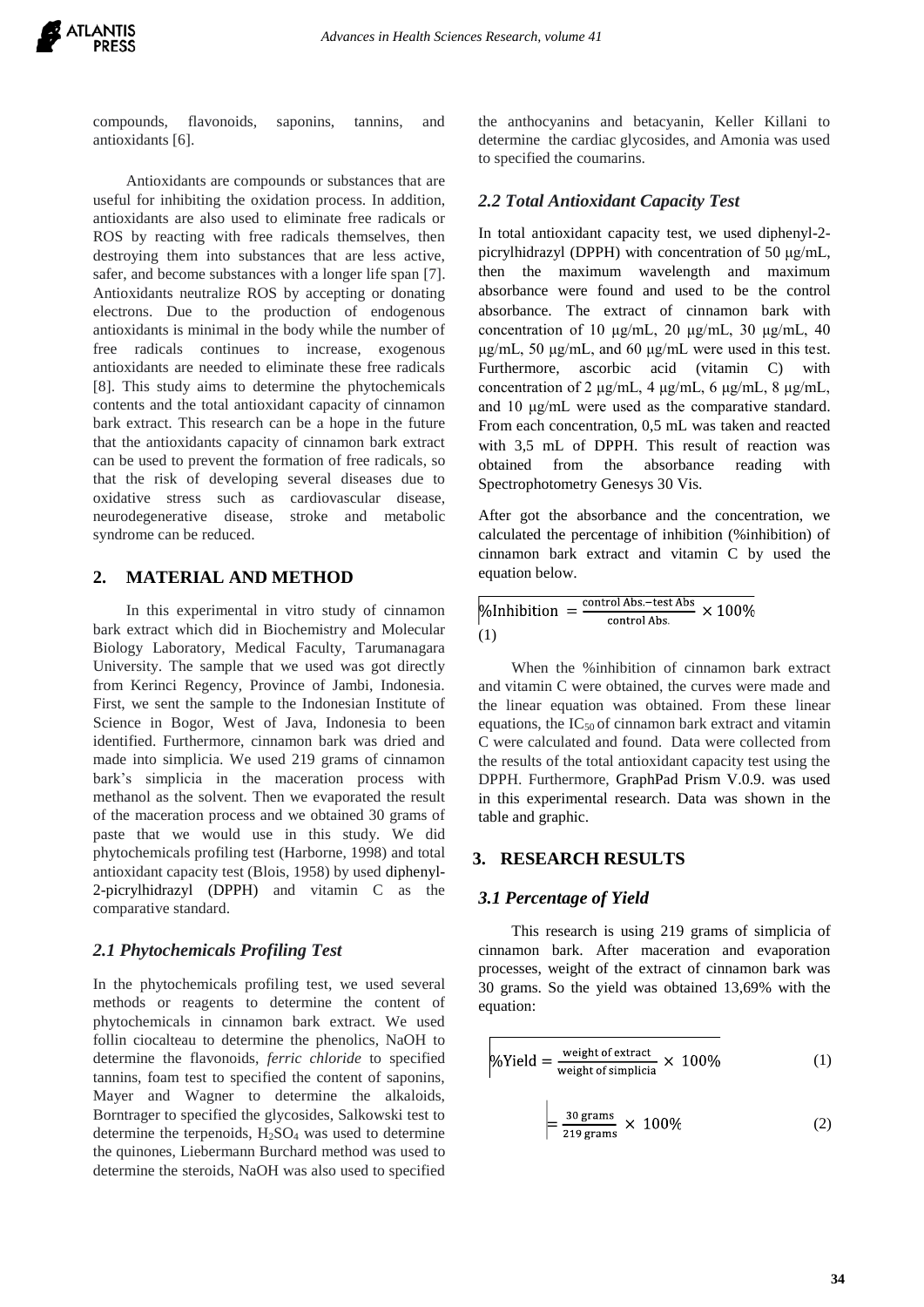# *3.2. Phytochemicals Content of Cinnamon Bark Extract*

The phytochemicals content in the cinnamon bark extract were tested are alkaloids, betacyanin, phenolics, flavonoids, glycosides, cardiac glycosides, coumarins, quinones, saponins, tannins and terpenoids. (Table 1).

|         | Table 1. Phytochemicals Content of Cinnamon Bark |  |
|---------|--------------------------------------------------|--|
| Extract |                                                  |  |

| <b>Phytochemicals</b> | $+/-$  | <b>Methods/Reagents</b> |
|-----------------------|--------|-------------------------|
| Phenolics             | $^{+}$ | Folin Ciocalteau        |
| Flavonoids            | $^{+}$ | <b>NaOH</b>             |
| <b>Tannins</b>        | $+$    | Ferric Chloride         |
| Saponins              | $+$    | Foam                    |
| Alkaloids             | $+$    | Mayer; Wagner           |
| Glycosides            | $+$    | Borntrager              |
| Terpenoids            | $^{+}$ | Salkowski               |
| Quinones              | $^{+}$ | $H_2SO_4$               |
| <b>Steroids</b>       |        | Liebermann Burchard     |
| Anthocyanins          |        | <b>NaOH</b>             |
| Betacyans             | $+$    | <b>NaOH</b>             |
| Cardiac Glycosides    | $+$    | Keller Kiliani          |
| Coumarins             | $^{+}$ | Amonia                  |

# *3.3 Total Antioxidant Capacity of Cinnamon Bark Extract*

The maximum wavelength of the cinnamon bark extract was 516 nm and the absorbance was 0.572. At each concentration of cinnamon bark extract, the absorbance was checked and the percentage of inhibition was calculated using a spectrophotometer, the X-axis was the concentration of the cinnamon bark extract and the Y-axis was the percent inhibition (Table 2). Then a linear equation curve was made to find the IC<sub>50</sub> value, obtained Y =  $1.072X + 4.324$  and R<sup>2</sup> =  $0.9955$  (Figure 1). IC<sub>50</sub> of cinnamon bark extract was obtained at 42,61 μg/mL.

**Table 2** Concentration, % inhibition, and  $IC_{50}$  of Cinnamon Bark Extract

| <b>Concentration</b><br>of Cinnamon<br><b>Bark Extract</b><br>$(\mu g/mL)$ | <b>%Inhibition</b><br>(%) | $IC_{50}$<br>$(\mu g/mL)$ |
|----------------------------------------------------------------------------|---------------------------|---------------------------|
| 10                                                                         | 13,63                     |                           |
| 20                                                                         | 26,39                     |                           |
| 30                                                                         | 38,81                     | 42,61                     |
| 40                                                                         | 46,15                     |                           |
| 50                                                                         | 57,51                     |                           |
| 60                                                                         | 68,53                     |                           |



**Figure 1** Curve of Total Antioxidant Capacity Test of Cinnamon Bark Extract

# *3.4 Total Antioxidant Capacity of Vitamin C*

Measurement of absorbance at each concentration of vitamin C and percent inhibition using a spectrophotometer (Table 3). From these measurements, a standard linear regression curve for vitamin C was made. In this study, the linear equation  $Y = 6.934X$ +12.52 and  $R^2$  = 0.9988 with the X-axis is the concentration of vitamin C and the Y-axis is the percent inhibition (Figure 2). Then from these results, the  $IC_{50}$ standard of vitamin C was 5,40 μg/mL.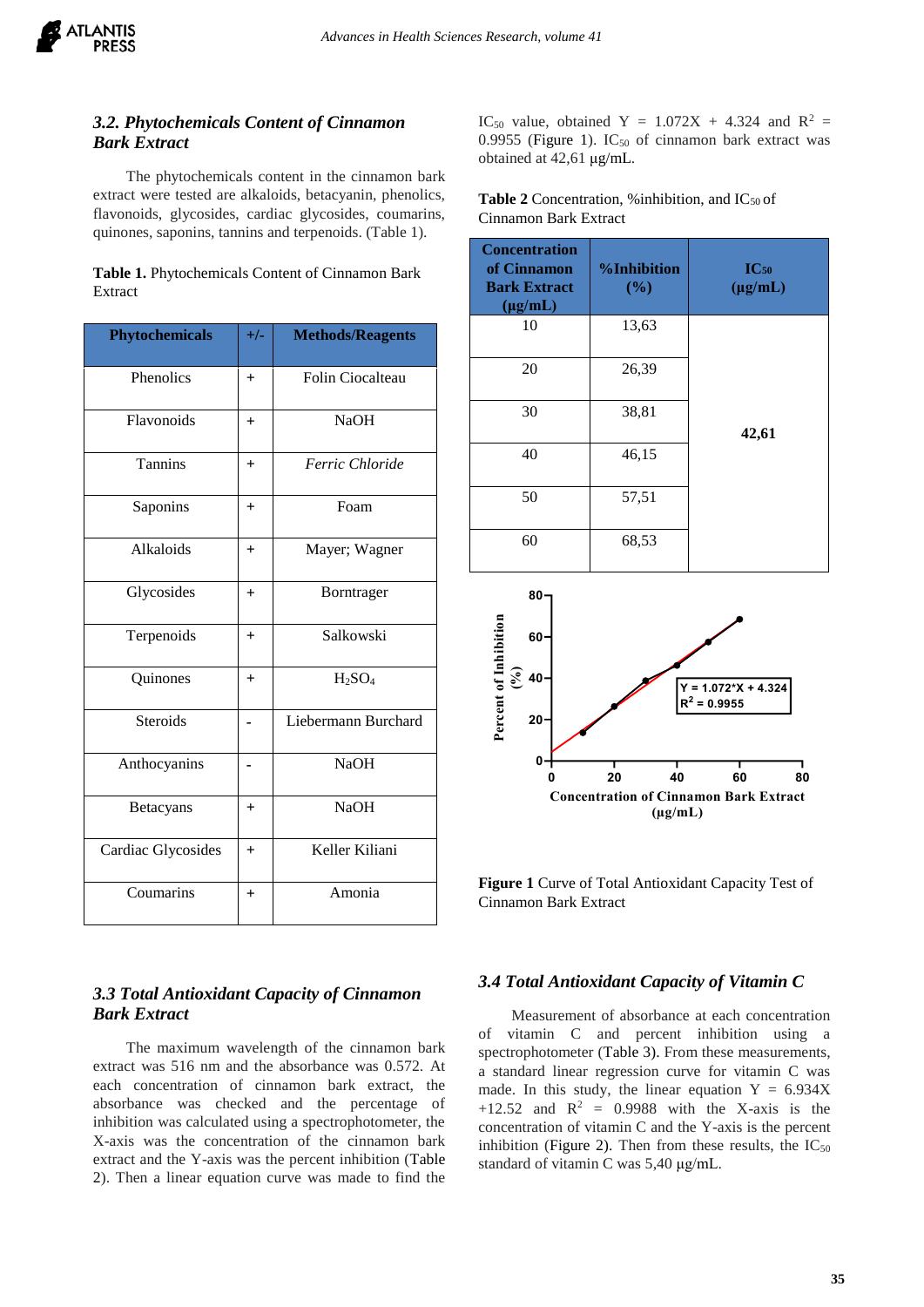**Table 3** Concentration, % inhibition, and  $IC_{50}$  of Vitamin *C*

| <b>Concentration</b><br>of Cinnamon<br><b>Bark Extract</b><br>$(\mu g/mL)$ | <b>%Inhibition</b><br>(%) | $IC_{50}$<br>$(\mu g/mL)$ |
|----------------------------------------------------------------------------|---------------------------|---------------------------|
| 2                                                                          | 26,85                     |                           |
| 4                                                                          | 39,11                     |                           |
| 6                                                                          | 54,97                     | 5,40                      |
| 8                                                                          | 67,87                     |                           |
| 10                                                                         | 81,81                     |                           |



**Figure 2** Curve of Total Antioxidant Capacity of Vitamin C

# **4. DISCUSSION**

# *4.1 Phytochemicals Content of Cinnamon Bark Extract*

According to Velavan et al [9], phytochemicals are not just macronutrients or micronutrients but have important health benefits, one of them as an antioxidant. This experimental study examined twelve phytochemicals contained in cinnamon bark extract. It was found that the phytochemicals contained in the cinnamon bark extract were phenolics, alkaloids, flavonoids, glycosides, cardiac glycosides, quinones, terpenoids, coumarins, tannins, saponins, and betacyans (Table 1). The results of this study are in line with Prahasti et al [6] that there are phenolic, alkaloid, flavonoid, saponin, and tannin content in cinnamon bark

extract. Meanwhile, the research conducted by Parhusip et al [10] supports the results of this study that there are terpenoids and glycosides in cinnamon bark extract. According to Verdini et al [11] and Liang et al [12], there is coumarin content in cinnamon bark extract which means the results of both studies are similar to the results of research conducted by researchers. Research conducted by Mubarak et al [13] is also in line with this study that quinone compounds are contained in cinnamon bark extract.

According to Abdullah et al [14], steroids are triterpenoid compounds in the form of glycosides that have the potential as antibacterial. According to Priska et al [15], anthocyanins have radical scavenging abilities so that they have the potential as antioxidants. In addition, anthocyanins can also be used as neuroprotectants, anti-inflammatory, anti-aging, antimicrobial and hepatoprotective agents. According to Setiawan et al [16], apart from being a natural colorant in the food industry, betacyanins also have the capacity to act as free radical scavengers and antioxidants.

# *4.2 Total Antioxidant Capacity of Cinnamon Bark Extract*

This study tested the total antioxidant capacity of cinnamon bark extract and ascorbic acid (vitamin C) as standard. The standard curve of ascorbic acid has an  $\mathbb{R}^2$ value of 0.9988 and a cinnamon bark extract of 0.9955 so that the two linear equations are reliable.

In this examination, the results were determined by calculating  $IC_{50}$ , namely the ability of cinnamon bark extract & ascorbic acid to reduce radicals in DPPH by 50%. The level of antioxidant capacity is inversely proportional to the IC<sup>50</sup> value. This means, the smaller the  $IC_{50}$  value, the greater the level of antioxidant capacity in the sample. The  $IC_{50}$  value for ascorbic acid was 5.4 μg/mL while the cinnamon bark extract was 42.61 μg/mL. Based on the classification of antioxidant ability based on the  $IC_{50}$  value according to Rosidah et al [17], cinnamon bark extract has a very strong capacity and so is the capacity for vitamin C. When compared with vitamin C, the antioxidant capacity of cinnamon bark extract is indeed weaker, but according to Tasia et al [18], Cinnamon itself apart from being an antioxidant can also act as an antidiabetic. In addition, according to Pacier et al [19], excessive consumption of vitamin C can cause stomach irritation and increase the risk of kidney stones. According to Latief et al [20], the antioxidant capacity of cinnamon bark extract was 49 μg/mL. Meanwhile, according to Prahasti et al [6], the antioxidant capacity of cinnamon bark extract was 193.139 μg/mL.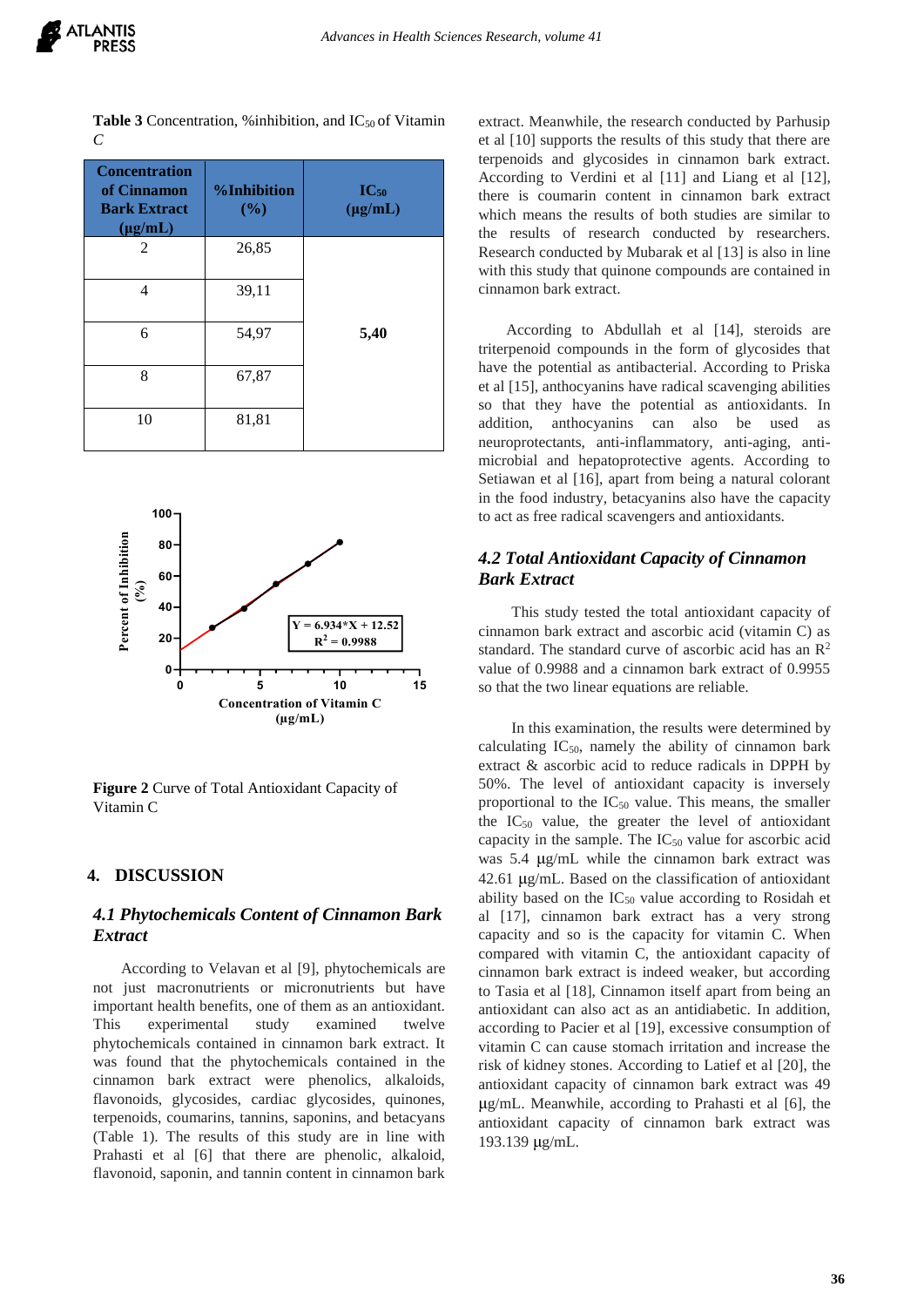

### **5. CONCLUSION**

Based on the results and discussion of the research entitled "Phytochemicals Profiling and Total Antioxidant Capacity of Cinnamon Bark Extract (*Cinnamomum burmanii*) it can be concluded that:

- 1. Cinnamon bark extract has a very strong total antioxidant capacity with  $IC_{50}$  value of 42.61 μg/mL
- 2. Cinnamon bark extract contains phenolics, alkaloids, flavonoids, tannins, saponins, glycosides, quinones, terpenoids, coumarins, cardiac glycosides, and betacyans.

### **AUTHOR'S CONTRIBUTION**

The authors contributed equally to all aspects of the article.

## **CONFLICT INTERESTS**

The authors declare that there is no conflict of interests.

## **REFERENCES**

- [1] S.R.S.Djuanda, E.Novianto, S.A.Boediardja, S.W.A Jusman. Peran Stres Oksidatif pada Penuaan Kulit Secara Intrinsik. Perdoski., vol. 39, no. 3, pp. 127-133, 2012.
- [2] H.Arief, M.A. Widodo. Peranan Stres Oksidatif pada Proses Penyembuhan Luk. J Ilmiah Ked Wijaya Kusuma., vol. 5, no. 2, pp. 22-29,2018.
- [3] M.Ardiaria. Disfungsi Mitokondria dan Stres Oksidatif. J Nutr Health., vol.7, no. 3, pp. 50- 55,2019.
- [4] R.Fuller, K.Sandilya., D.Hanrahan. Pollution and Health Metrics. Global Alliance on Health and Pollution. NY, USA, Dec. 2019.
- [5] Central Bureau of Statistics. Luas Daerah dan Jumlah Pulau Menurut Provinsi. https://www.bps.go.id/statictable/2014/09/05/1366 /luas-daerah-dan-jumlah-pulau-menurut-provinsi-2002-2016.html (accesed June. 17, 2020)
- [6] E.A.Prahasti, N.Hidajati. Uji Aktivitas Antioksidan Kombinasi Ekstrak Etanol Kayu

Secang (Caesalpinia sappan L) and Cinnamon (Cinnamomum burmannii Nees ex BL). Unesa J of Chem., vol. 8, no. 2, pp. 38-44,2019.

- [7] M.A.Aziz, A.S.Diab, A.A.Mohammed. Antioxidant Categories and Mode of Action.Intech Open., vol. 1, no. 1, pp. 1-20,2019.
- [8] M. Valko, D. Leibfritz, J.Moncol, M.T.D Cronin and M.J. Mazur . Free Radicals and Antioxidants in Normal Physiological Functions and Human Disease. Int J Biochem Cell Bio., vol. 39, no. 2007, pp. 44-84,2007.
- [9] S.Velavan . Phytochemical Techniques A Review. J Sci Res., vol. 1, no. 2, pp. 80-91,2015.
- [10] A.J.N Parhusip, L.J. Cynthia. Aplikasi Ekstrak Kulit Kayu Manis (Cinnamomum burmanii) Untuk Menghambat Aktivitas Bakteri Ikan Lele (Clarias batrachus). J Sci Tech., vol. 3, no. 2, pp. 66- 84,2019.
- [11] L.Verdini, B.Setiawan, T.Sinaga, A.Sulaeman. Profil Fitokimia Kayu Manis Asal Tiga Daerah Sentra di Sumatra in Proc. National of Food Tech, Surabaya, INA, Oct. 10, 2020, pp. 71-82.
- [12] Y. Liang, Y. Li, A. Sun, X. Liu. Chemical Compound Identification and Antibacterial Activity Evaluation of Cinnamon Extracts Obtained by Subcritical N-buutane and Ethanol Extraction. J Food Sci Nutr. Vol. 7, no. 6, pp. 2186-2193,2019.
- [13] Z. Mubarak, S.Chismirina, C.A.Qamari. Aktivitas Antibakteri Ekstrak kulit kayu manis (Cinnamomum burmannii) Terhadap Pertumbuhan Enteroccocus faecalis. J Cakradonya Dent. Vol. 8, no. 1, pp. 1-76,2016.
- [14] A. Abdullah, Nurjanah., M.Reyhan. Karakterisasi dan Identifikasi Senyawa Aktif Ekstrak Pigmen Telur Keong Mas. Sci Repository IPB., vol. 20, no. 2, pp. 286-295,2017.
- [15] M.Priska, N.Peni, L.Carvallo, Y.D.Ngapa. Review: Antosianin dan Pemanfaatannya. Cakra Kimia., vol. 6, no. 2, pp. 79-97,2018.
- [16] A.Setiawan, E.K.Nugroho, L.N.Lestario. Ekstraksi Betasianin Dari Kulit Umbi Bit (Beta vulgaris) Sebagai Pewarna Alami. Agric J Ilmu Pertanian., vol. 27, no. 1, pp. 38-43,2016.